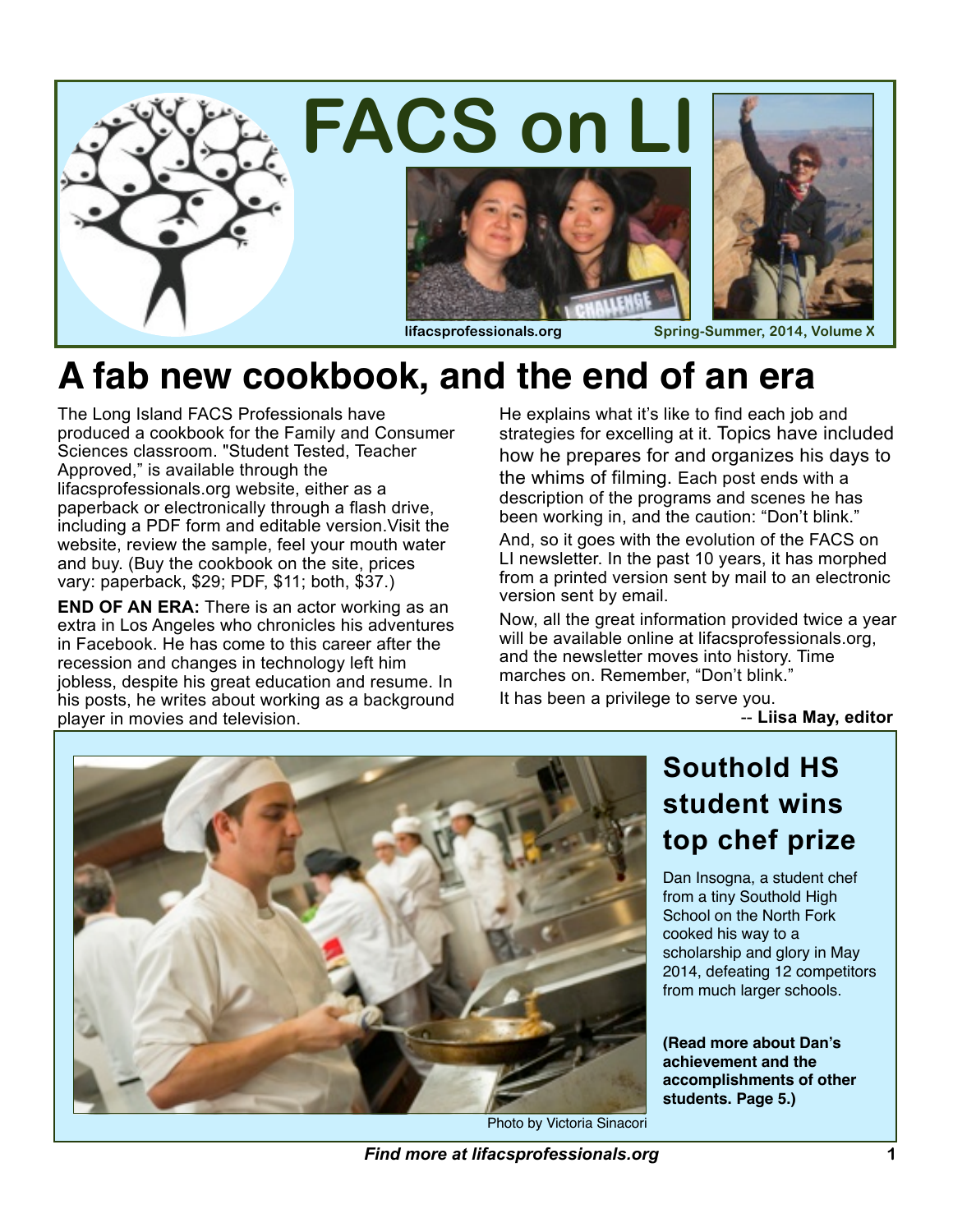

### **LI FACS officers**

**Diane Amato** Long Island coordinator [damato57@optonline.net](mailto:damato57@optonline.net)

**Lynne Amend** Treasurer, email master [lifacseducators@gmail.com](mailto:lifacseducators@gmail.com) or [greenmiatagal@optonline.net](mailto:greenmiatagal@optonline.net)

**Laurie Brown** Awards chairwoman [Laurieb337@gmail.com](mailto:Laurieb337@gmail.com)

**Meghan Dolce** Awards chairwoman [meghandolce@gmail.com](mailto:meghandolce@gmail.com)

**Pamela Jacobson** Membership chairwoman [Pjacobson100@gmail.com](mailto:Pjacobson100@gmail.com)

**Joan Chieffo** Scholarship chairwoman 516-795-9345

**Laura Ciano Secretary** 631-579-6154 [omoni@optonline.net](mailto:omoni@optonline.net)

**Joanne Galterio Treasurer** 516-536-1286 [jgalt14@hotmail.com](mailto:jgalt14@hotmail.com)

**Dr. Andrea Mosenson** [Queens College](http://www.lifacsprofessionals.org/membership/execboard.html) liaison 718-997-4161 [Andrea.Mosenson@qc.cuny.edu](mailto:Andrea.Mosenson@qc.cuny.edu)

**Cynthia Theiss** Professional development<br>631-587-6352<br><u>[ctheiss4@optonline.net](mailto:ctheiss4@optonline.net)</u>

**Diane Weiner** Professional development 516-681-3145 [dweiner55@gmail.com](mailto:dweiner@bethpage.ws)

**Jonathan Mosenson** Web designer, producer [jonmos@optonline.net](mailto:jonmos@optonline.net)

**Christine Barteldt** Newsletter liaison [CBarteldt@copaigue.net](mailto:CBarteldt@copaigue.net)

**Liisa May, editor** [sisuliisa@yahoo.com](mailto:sisuliisa@yahoo.com)



At the year-end dinner on May 21, 2014, LI FACS coordinator Diane Amato, right, congratulates Joanne Galterio for her Distinguished Service Award along with Laura Ciano. **(See teacher honors, Page 8.)** 

### **Dear LIFACS members,**

We would again like to congratulate all award winners who were honored at the End of the Year dinner on May 21, 2014. It is important for you to know how much we appreciate the work that you do for all of your students as part of your educational day and beyond.

In addition, some great things happen during the year -- our workshops, conferences, networking at Happy Hour, logo items online, and the updating of our website.

Our March Conference was awesome! Diane Weiner and Cindy Theiss, our professional development team, had a wonderful and interesting program for us. These included a chef demonstration that produced a delicious seafood dish for tasting, best practice lessons in which we were able to hear about eight great lessons from very qualified teachers and who could forget Laura, the Bee Lady, who taught us everything we

wanted to know about local bees at Blossom Meadow, a farm in Cutchogue.

Visit our website, lifacsprofessionals.org, for information about our cookbook and upcoming programs.

See also our cookbook, "Student Tested; Teacher Approved." It has some great recipes and helpful teaching hints.

It's a great gift for any teacher. It will be available on the website as bound copy and electronically. We are very excited about this project and want to thanks Pam Jacobson for all of her hard work in putting this together.

This will be the last Old School newsletter: it's final edition. We will be turning to our website to showcase FACS activities, and to keep you up on the latest issues for our discipline.

Remember to make time for the Fall Conference. Visit the website for details. -- **Diane Amato, Long Island coordinator**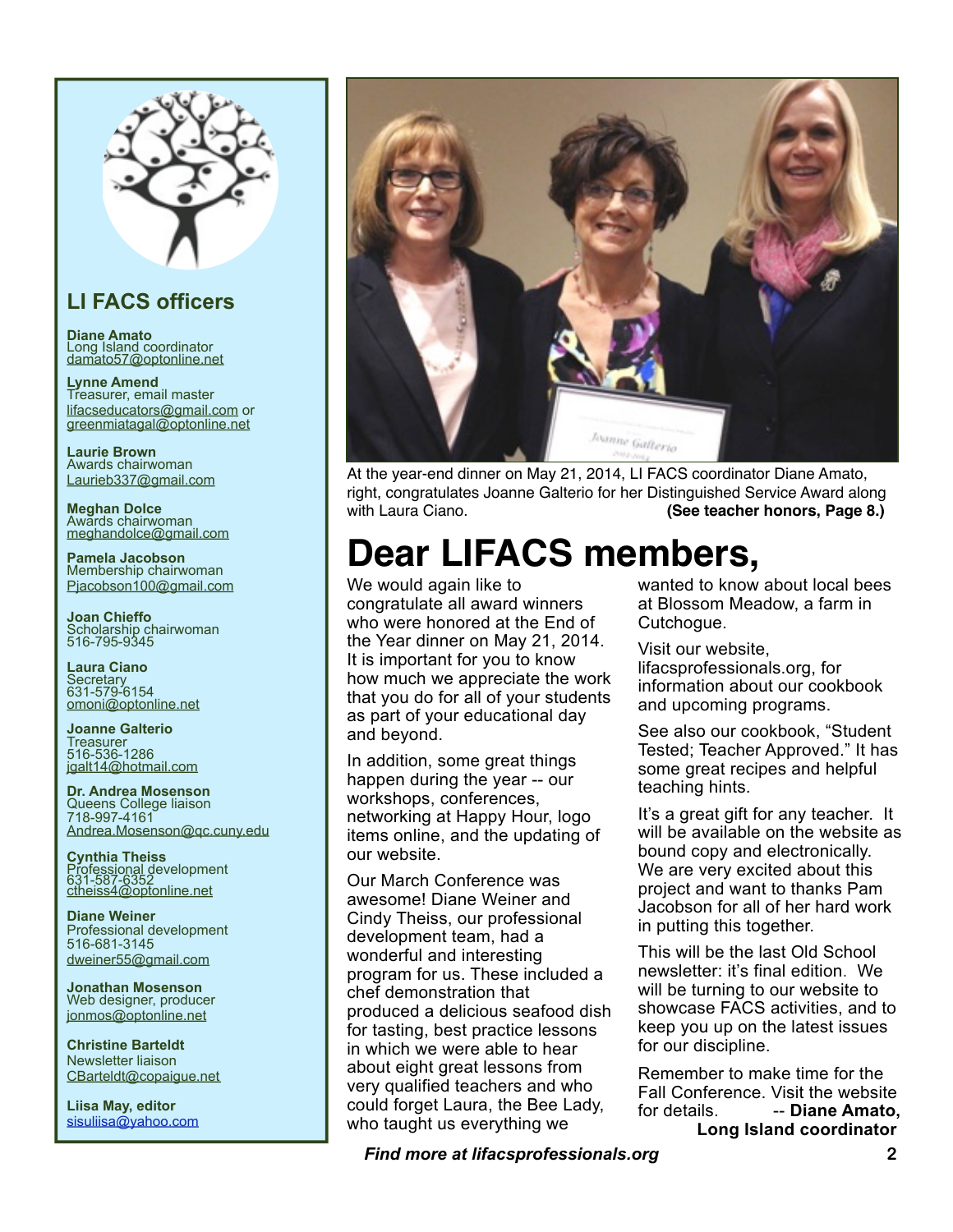

Students from fashion design and fashion illustration classes at MacArthur High School and Division Avenue High School in Levittown visit the Costume Museum at the Fashion Institute of Technology in November 2013.

### **Seeing history's diversity through fashion**

The Fashion Design and Fashion Illustration classes from MacArthur High School and Division Avenue High School visited the Costume Museum at the Fashion Institute of Technology on Friday, Nov. 22, 2013.

The students and chaperones met at the Wantagh train station and took the Long Island Rail Road to Penn Station. From there the group walked the six blocks through the garment center to the FIT campus.

At the museum, the group had a guided tour of the exhibit, A Queer History of

Fashion: From the Closet to the Catwalk.

The exhibit features about 100 ensembles, from 18th-century menswear styles associated with an emerging gay subculture to 21st-century high fashion.

This is the first museum exhibition to explore in depth the significant contributions to fashion made by LGBT individuals over the past 300 years.

The exhibit is about honoring the gay and lesbian designers of the past and present by acknowledging their contributions to fashion and to encourage people to embrace diversity. The students prepared for the exhibition by researching the cultural,



economic, and social influences on fashion through the decades and by researching fashion designers.

Afterward, the group shopped in the student store and ate lunch in the student cafeteria before walking back to Penn Station and taking the LIRR back to Wantagh for the end of the school day.

The purpose of the trip was to enhance the Fashion Design curriculum and for students to view up close fashion design apparel.

The students also had the opportunity to observe college life on an urban campus, and have the opportunity to explore careers in the fashion industry. **-- Joanne Galterio**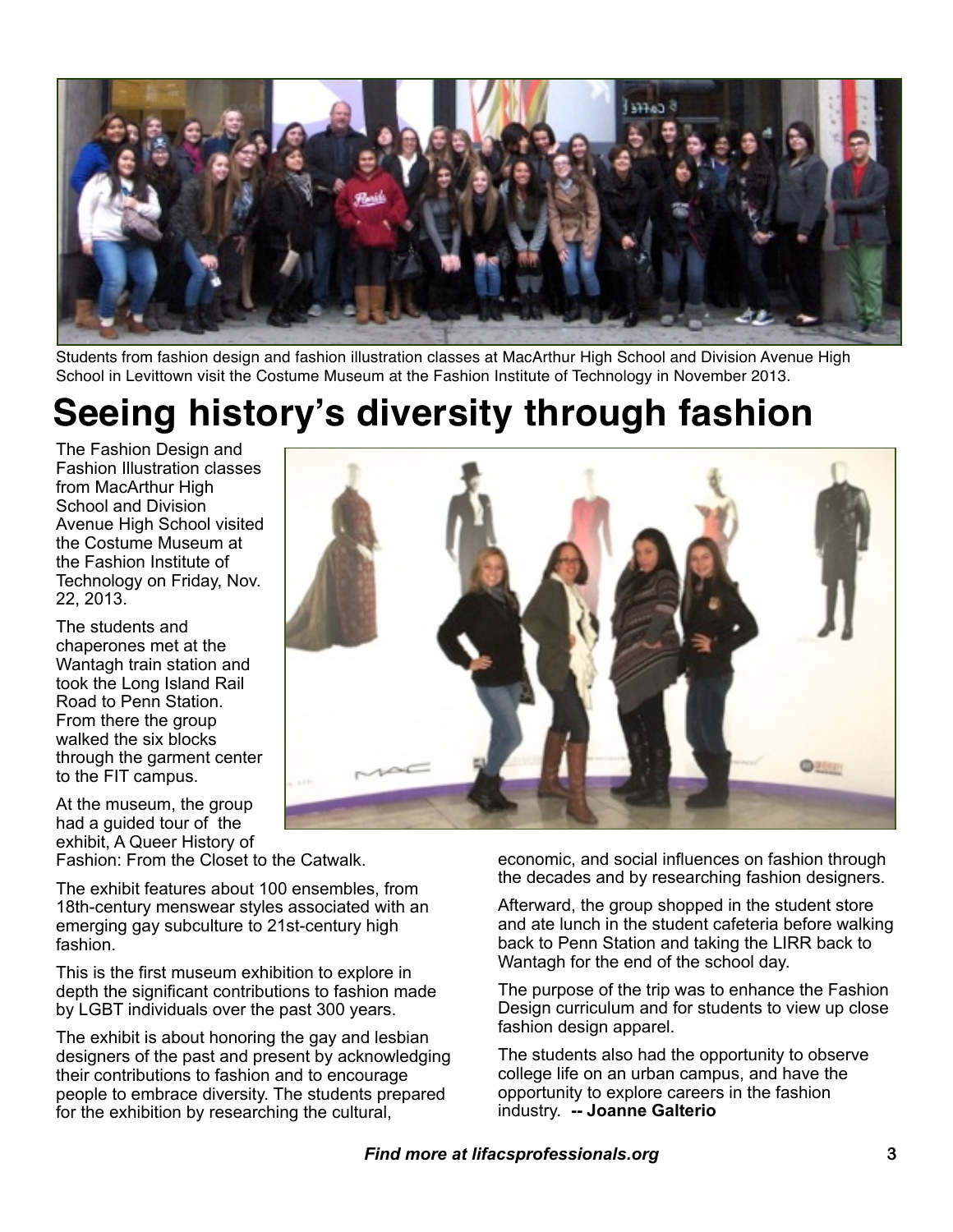# **A mixer with memories and momentum**

At the LIFACS mixer in April, teacher Gina Brienza was reunited with her now retired high school FACS teacher, Paula Fertik. They had a great time catching up!

Incidentally, Gina's daughter, Laura, is becoming a FACS teacher, too, and will graduate with a masters of education in FACS with Gina in December 2014. Gina currently teaches in Center Moriches.

"Laura and I have taken a couple of classes together which has been really nice," Gina says. "We get to work on assigned projects together and it makes the commute that much better. Who knew 23 years ago that our paths would combine like this?"



From left, Laura and Gina Brienza with Gina's teacher Paula Fertik.



### **Next challenge? Lesson plans for retirement**

Where has the time gone? Every year has been a whirl of students, planning and activities. Then suddenly, a whole new world opens up. Here are some of the LI FACS members who have put in their papers and are heading for a new challenge:

**Diane Amato** retired in June after teaching for 34 years. Her career path began at Babylon Junior-Senior HS and then moved to the middle school and high school in Mount Sinai. To have the privilege of opening a brand new high school was an thrilling educational adventure.

#### To be part of a districts

traditions and programs that are still in place today has been exciting. She plans to travel and have more time to spend with family. She still feels that FACS is important part of her retirement and will remain for the time being as the FACS Long Island coordinator.

**Judi Gardner** is retiring this year. She has been teaching since 1989 and, and says she has loved her career teaching Home and Career Skills at Udall MS in West Islip for the past 16 years.

Outside of school, Judi is involved with peace and social action initiatives. Currently, she is working toward banning fracking in upstate New York and





New retirees are, clockwise from top left, Diane Amato, Judi Gardner, and Diane



the Keystone XL pipeline route across the prairie states. She is also an avid hiker. That is her waving from the rim of the Grand Canyon.

Judi is the proud mom of two teachers, Beth Schettino, a FACS teacher at Syosset High School and Queens College, and Stacy Cabrera, a business teacher at Farmingdale High School. She said she is proud that both of her daughters are active in their professional organizations, and are budding union representatives.

**Diane Weiner** started her career on Long Island teaching family and consumer sciences at Babylon Junior-Senior High

School. Not long after that, her children made their debut into the world.

Diane enjoyed a short time as a stay-home mom, and then looked for a position closer to home. She was ecstatic to find a middle school position at JFK in Bethpage where she has taught FACS for 27 years. She says she is eager to see what adventures the next part of her life will bring!

Congratulations to **June Shepard** who is retiring from West Babylon Middle School!

Best wishes for a happy retirement to **Sally Reinhardt** in the Port Washington district!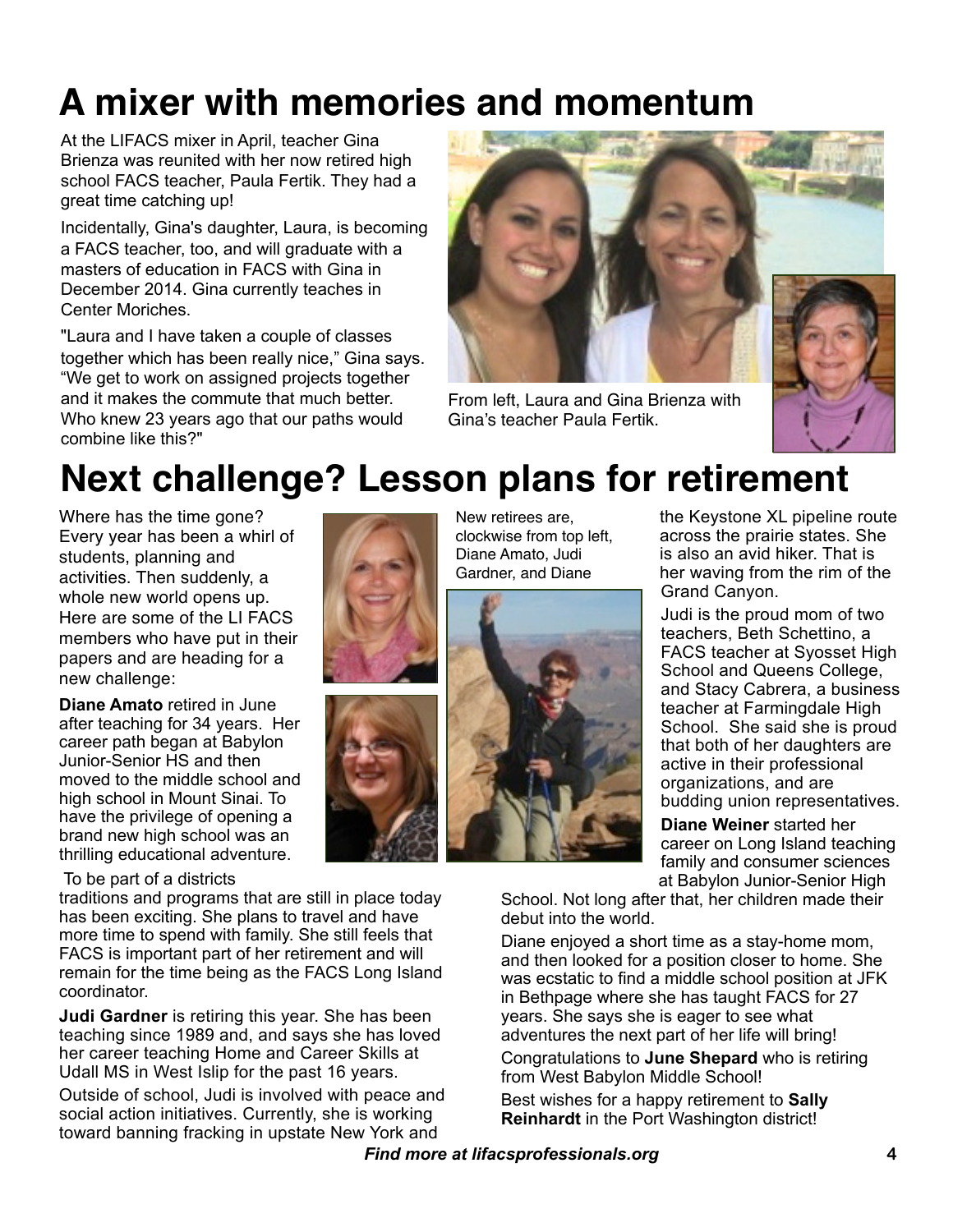### **Activities and awards for FACS students**



### **A young chef winner in Suffolk**

Southold High School student Dan Insogna won first place in a young chef's competition on May 6, 2014, at the Suffolk County **Community** College Culinary Arts and Hospitality Center in Riverhead.

Dan Insogna and his winning Photo by Victoria Sinacori

dishes.

Competing against 12 other students from larger schools

in Suffolk County for scholarships and glory in the Long Island High School Culinary Competition, Insogna took home the top prize of a \$4,000 scholarship to Suffolk County Community College culinary program for his pan-roasted chicken with a mushroom cream sauce, sautéed vegetables and zucchini, and a sweet potato puree.

Among the judges were Jerry Dicecco, chef and owner of Jerry and the Mermaid Restaurant, and Sean Fountaine, executive chef for Atlantis and the Hyatt Hotel, both Riverhead.

Dan is enrolled in the College Culinary Arts I Course in Southold High School taught by Joanne Rizzo, and he is a senior in the HB Ward Technical Culinary Program in Riverhead.

### **Accomplishments, activities**

**SYOSSET HS FUTURE LEADERS** of America club in conjunction with the FACS department hosted Senior Citizen Prom for local seniors on May 30, 2014 in the school gymnasium.

 Students prepared and served food and desserts. The party theme was "What Happens in Vegas," and seniors ate, danced and competed for raffle prizes. **-- Beth Schettino, Syosset CSD**

**THE COMMUNITY CONNECTIONS** Club made caps for premature babies at Stony Brook University Hospital. Students also made dog toys for pet store adoption day and made 20 complete meals for the

school food pantry. **-- Emma Domino and Ginger Ferraro, Three Village SD**

**FASHION CLUB STUDENTS** presented a show with student models. The event included teacher and community participation. Students were featured in Future Corps. In addition they used sewing machine skills to make recycled plastic bag holders which help the environment. **-- Cindy Adriaenssens, and Paula Behrens, Deer Park SD**

**NATIONAL NUTRITION MONTH.** Students coordinated both morning and afternoon announcements with video to go along with nutrition tips.

 They also took a culinary tour of the Vanderbilt Museum and learned how food was cooked and prepared many years ago! It was a good trip. Two students entered in the Let Them Eat Cake, LIFACS Challenge. **-- Elaine Zeller, Levittown SD**

**MALL CHOW.** Three students are entered in the Meal at the Mall, LIFACS Challenge. **-- Laura Ciano, Hicksville SD**

**SOUTHOLD CHEERS.** Dan Insogna won the Regional Culinary Competition on Long Island. Congratulations! **-- J. Rizzo, Southold SD**

**700 POUNDS OF FOOD!** The sixth and seventh grades at the middle school participated in the Island Harvest Food Collection Challenge and collected more than 700 pounds of nonperishable food. The high school culinary chefs program also prepared a luncheon for visiting students from Sicily. Buon appetite! **-- Meris First, Locust Valley SD**

**GINGERBREAD COMPETITION.** The eighth grade FACS class won third prize in the Sagtikos Manor **Gingerbread** Competition. **-- Christy Roxo, Harborfields SD**

**SEWING PROJECT.** Sixth graders were featured in the Future Corps for donating a sewing project to a

nursing home. **-- Karen Kazlauskas, Copiague SD**

**THINK BREAKFAST.** The Home and Careers Club sponsored the fourth Think Breakfast! event. Students were offered special options during the breakfast program along with daily prizes that were **See ACTIVITIES, Page 6**

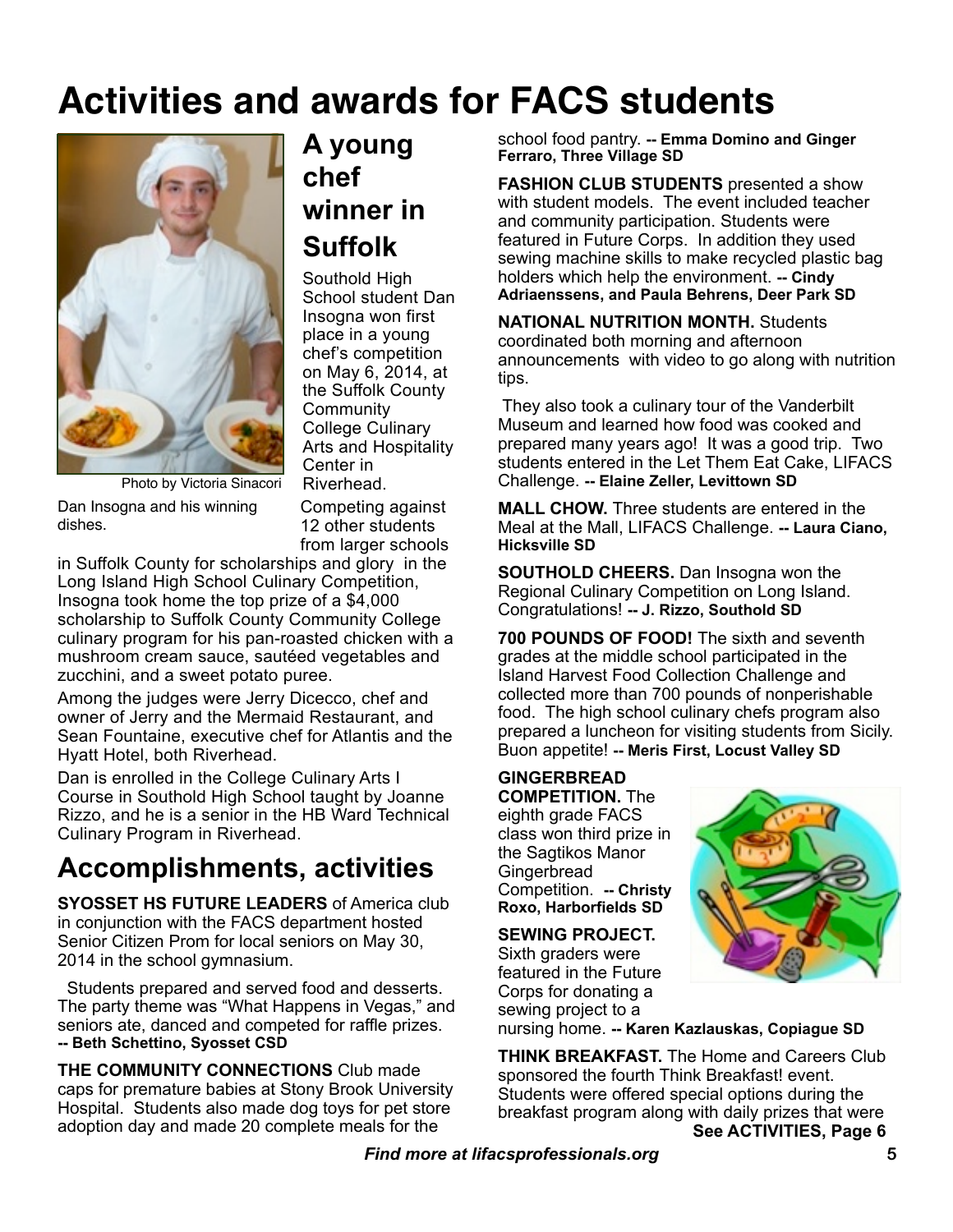## **Activities and awards for FACS students**

#### **ACTIVITIES, from Page 5**

distributed by the club members. This program increases the number of breakfasts sold and eaten every year. **-- Christine Barteldt, Copiague SD**

**CAREER FAIR PILOT.** The department recently hosted a pilot career fair program for eighth grade FACS students. It concentrated on alternative careers. Presenters were welcomed into the library and classes attended during their scheduled FACS class. They rotated through stations conducting informational job interviews. It was so well received that it will now be an annual event. **-- Farmingdale MS**

**BIRTHDAY WISHES.** Seventh grade students at Hewitt MS raised money for Birthday Wishes, which assists with creating birthdays for homeless children. The students used their sewing skills to sew buttons on clothing and charged teachers, staff and family for their services. All students enjoyed

the fundraiser and learned a lot about community service. **-- Hewitt MS**

**NEW ELECTIVES.** The high school Culinary Arts program added 4 new half-year electives: Lighten Up, Farm to Table, Snacks, Apps & Desserts and Extreme Cupcakes.

These classes offer an opportunity for students to stay in the program for a full 3 years before being placed in internship programs. It is also a great opportunity to promote the CTE program! **-- Farmingdale HS**

**FIVE NEW TEACHERS.** There are five new teachers finishing the program at Queens College in 2014. They are Julianne Kur, Carrie Stern, Jessica Klein, Jennifer Harris, and Saima Salahuddin.

We welcome them into the field and wish them luck as they begin teaching Family and Consumer Sciences! **-- Andrea Mosenson, Queens College**

**CHRISTMAS COOKIES CREW.** Students at Copiague Middle School made cookies for the holiday tours of Sagtikos Manor, an



**COOKIE DONATIONS NEEDED.** It's not too soon to begin thinking about donating cookies for the annual holiday house tour at the historic Sagtikos Manor on the South Shore. This community service activity is a tremendous boost to raise much needed restoration funds for the 42-room mansion that is more than 300 years old. Any amount, or kind of cookie (without nuts, please) will be gratefully accepted. PR is available for your department. Please contact Cindy Theiss [\(ctheiss4@optonline.net\)](mailto:ctheiss4@optonline.net) for information or to add your donation.

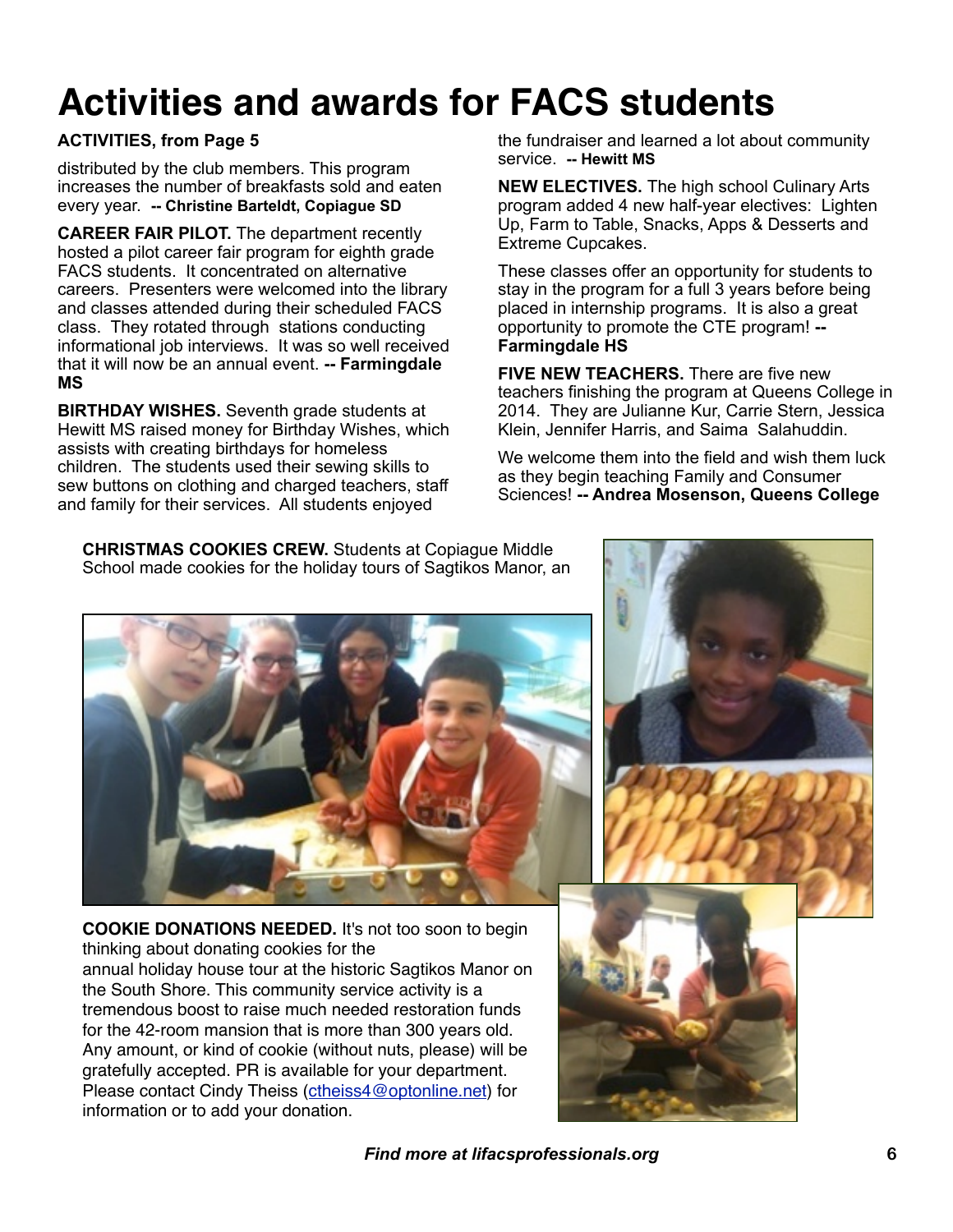## **2014 LIFACS Challenge Winners**

#### **Masters of Invention**

**MS Winner:** Student Alissa Barber for "Coffee Critters." **Teacher:** Christy Roxo, Oldfield MS, Harborfield SD.

**It's Not Easy Being Green MS Winner:** Student Jessica Gallen for "Vinyl Record Clock." **Teacher:** Christy Roxo, Oldfield MS, Harborfield SD.

#### **It's Not Easy Being Green**

**HS winner:** Student Michelle Yoon for "Fun, Stylish Fashion Clock." Teacher: Theresa Paolilli-Schiano, North Shore HS.

#### **Snack Attack**

**MS winner:** Student Nicole Morreale for "Kiwi Sticks" **Teacher:** Susan Carlsen, Woodland MS, East Meadow.

#### **Snack Attack**

**HS winners:** Students Danielle Futerman, Lily McGintee, Ruby Talmage, Francesca Denaro, Kerrie McCaffrey **Teacher:** Janine Lalia, East Hampton HS.

#### **Let Them Eat Cake**

**MS winner:** Student Melanie Echeverria for "Sebastian's Radiator Springs Dream" **Teacher:** Ilyssa Leeper, Long Beach MS.

#### **Let Them Eat Cake**

**HS winners:** Students Andrew Gee, Logan Kravitz, Shaina Tabak for "Up-Up-Up with a Fish" **Teacher:** Beth Schettino, Syosset HS.

#### **Sew to Serve**

**HS winners:** Students Michelle Yoon, Jessica Miller, Sarah Halioq, Aleshia Hatalovsky. **Teacher:** Theresa Paolilli-Schiano, North Shore

**Meals at the Mall MS winner:** Student Kate Cimino **Teacher:** Laura Ciano, Hicksville MS.



Two student winners from Oldfield MS in the Harborfields SD with teacher Christy Roxo are, at left, Masters of Invention winner Alissa Barber, and, at right, It's Not Easy Being Green winner Jessica Gallen.



North Shore HS student Michelle Yoon poses with her teacher Theresa Paolilli-Schiano showing her certificate for winning in the Sew to Serve category with team mates Jessica Miller, Sarah Halioq and Aleshia Hatalovsky.



Three Syosset HS students show their certificates for the Let Them Eat Cake prize, from left, Logan Kravitz, Andrew Gee and Shaina Tabak. With Beth Schettino.



Long Beach MS student Melanie Echeverria, left, won the Let Them East Cake prize for "Sebastian's Radiator Springs Dream." She is with her teacher Ilyssa Leeper.



Hicksville MS student Kate Cimino won in Meals at the Mall category. She is with teacher Laura Ciano.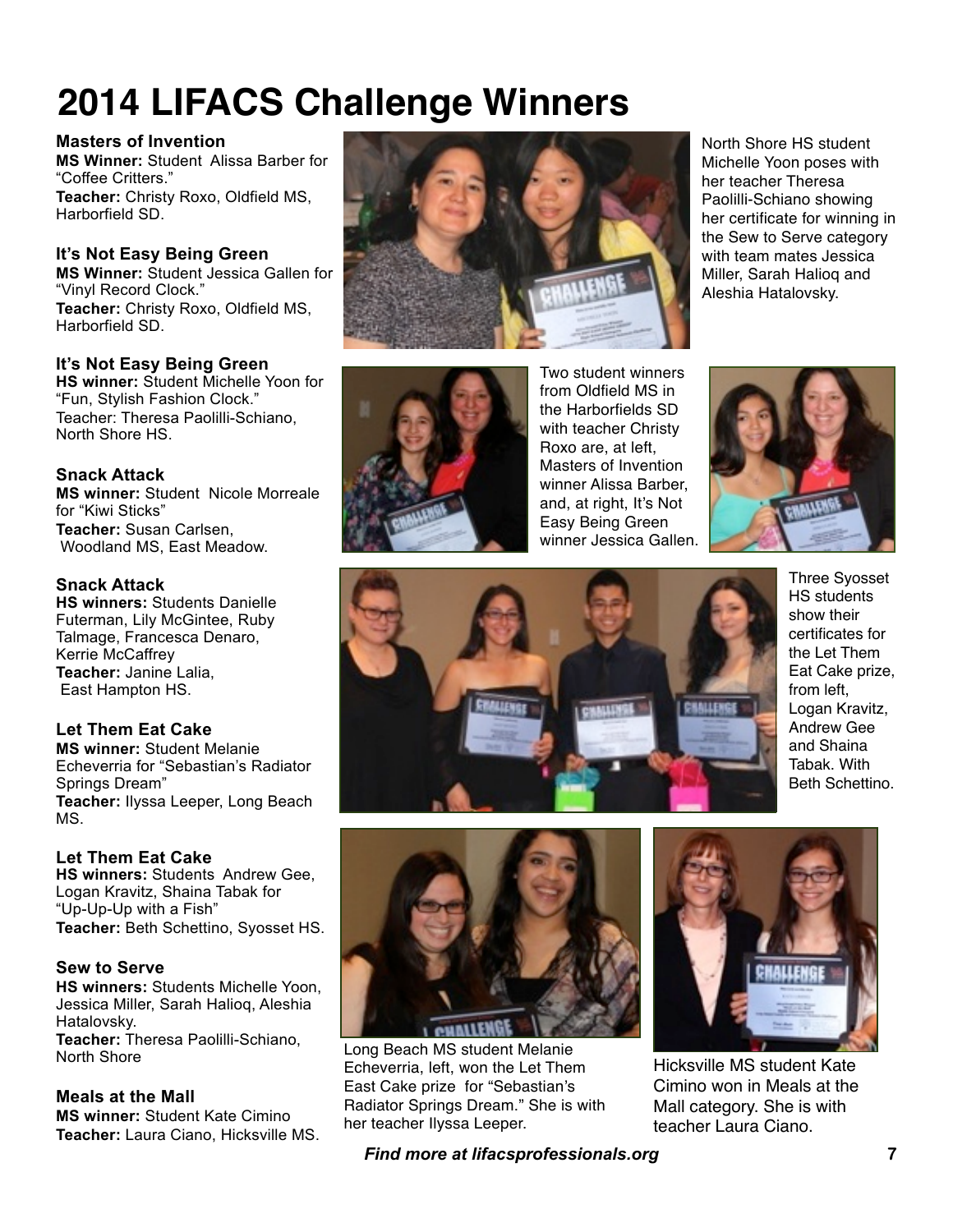### **2014 honors for LIFACS Professionals**



Here are the honors for Long Island FACS Professionals presented May 21, 2014, during the end-of-year dinner at the Sheraton Four Points Hotel in Plainview.

- 1. Teacher of the Year, Nassau: Joanne Leonardi, with Beth Schettino, left, and Diane Amato.
- 2. Teacher of the Year, Suffolk: Christy Roxo with, from left, family and friends, and Diane Amato.
- 3. Promising New Professional, Nassau: Meghan Dolce with Pam Jacobson, left, and Diane Amato.
- 4. Promising New Professional, Suffolk: Laurie Brown with Pam Jacobson, left, and Diane Amato.
- 5. Distinguish Service: Joanne Galterio with Laura Ciano, left, and Diane Amato.
- 6. Ellen Swallow Richards Award, Phyllis Chan Carr, who does public relations for Sagtikos Manor, with Cindy Theiss, left, and Diane Amato.

Orchid Award: Barbara Nizewitz









*Find more at lifacsprofessionals.org* **8**